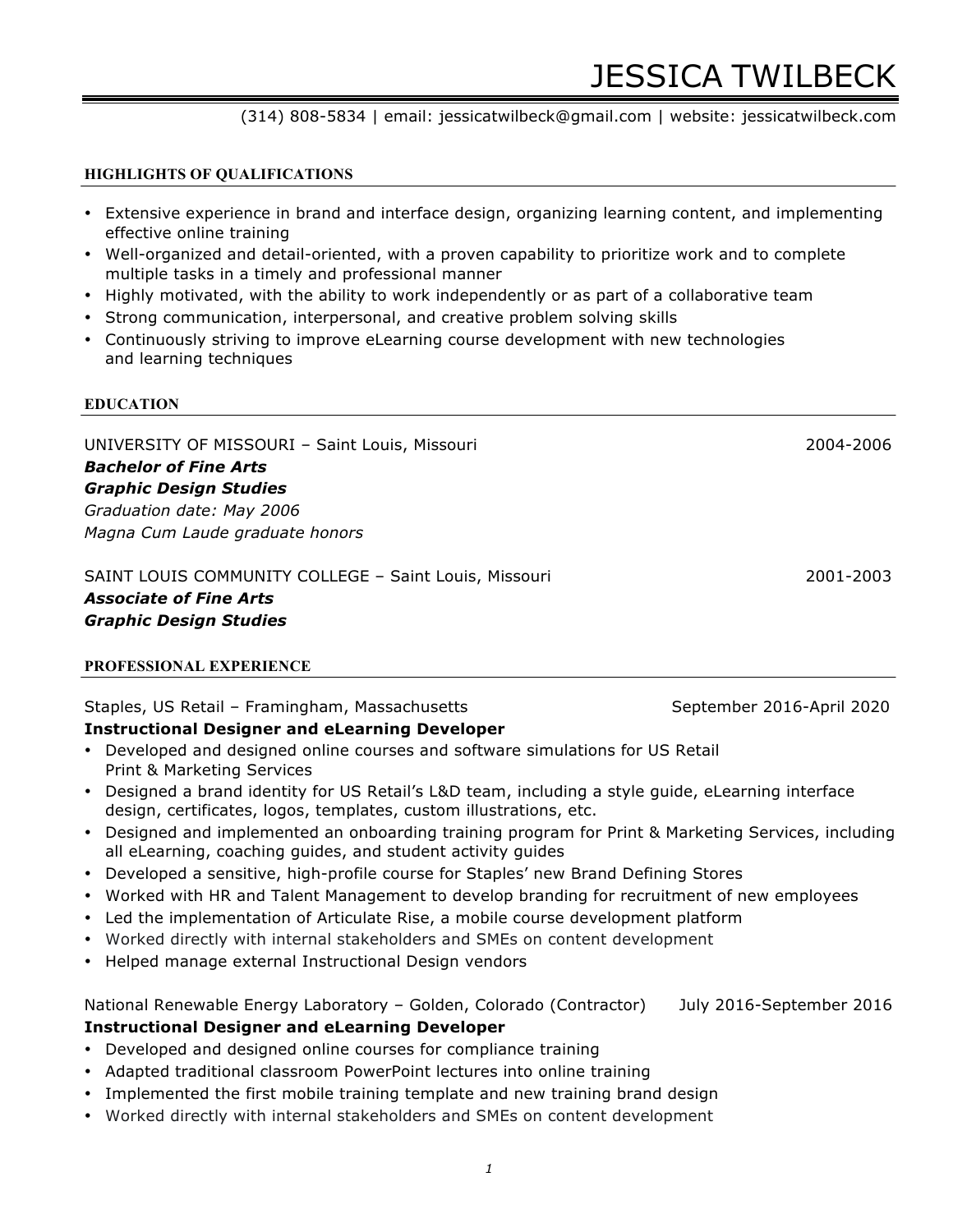# JESSICA TWILBECK

## (314) 808-5834 | email: jessicatwilbeck@gmail.com | website: jessicatwilbeck.com

Emerson Network Power – Huntsville, Alabama October 2009-April 2016

## **eLearning Developer and Multimedia Designer/Training Specialist**

- Developed and designed online courses and software simulations for sales enablement training
- Adapted traditional classroom PowerPoint lectures into online training
- Incorporated custom illustrations, Flash, and HTML5 animations into online training
- Developed our company's first interactive, rotating product animations
- Led the implementation of mobile and HTML5 courses and assessments
- Worked directly with internal stakeholders and SMEs on content development
- Communicated complex concepts to a global, student audience with varying levels of experience
- Carried out specific tasks independently while aligning with our training department's strategic objectives
- Designed a brand identity for our training university, including a style guide, interface design, certificates, logos, templates, etc.
- Recorded audio/narration of online courses and instructional videos
- Trained, mentored, and supported other team members in using Captivate and the LMS

## Ink Matter Design Studios – Huntsville, Alabama Channel Corporation Corporation October 2009-October 2013

## **Owner/Art Director and Designer**

- Designed brochures, mailers, magazines, logos, brand identity, and web sites
- Communicated directly with clients, developers and print production stakeholders
- Supervised design projects from start to finish
- Managed quote proposals, research and development, print production and pricing, and client schedules and deadlines

## The Barco Firm – Huntsville, Alabama July 2007-September 2009

## **Art Director and Senior Graphic Designer**

- Managed a team of graphic designers and web developers
- Communicated directly with clients, developers and print production stakeholders
- Designed brochures, mailers, magazines, logos, brand identity, trade show graphics and web sites
- Developed strong, unique solutions for print and web campaigns
- Supervised design projects from start to finish

## Yellow Dog Productions – Saint Louis, Missouri **December 2006-May 2007**

## **Senior Graphic Designer**

- Designed posters, mailers, promotional pieces, logos and web pages
- Communicated directly with clients, developers and print production stakeholders
- Collaborated on marketing and promotional events/ideas
- Practiced creative writing and production skills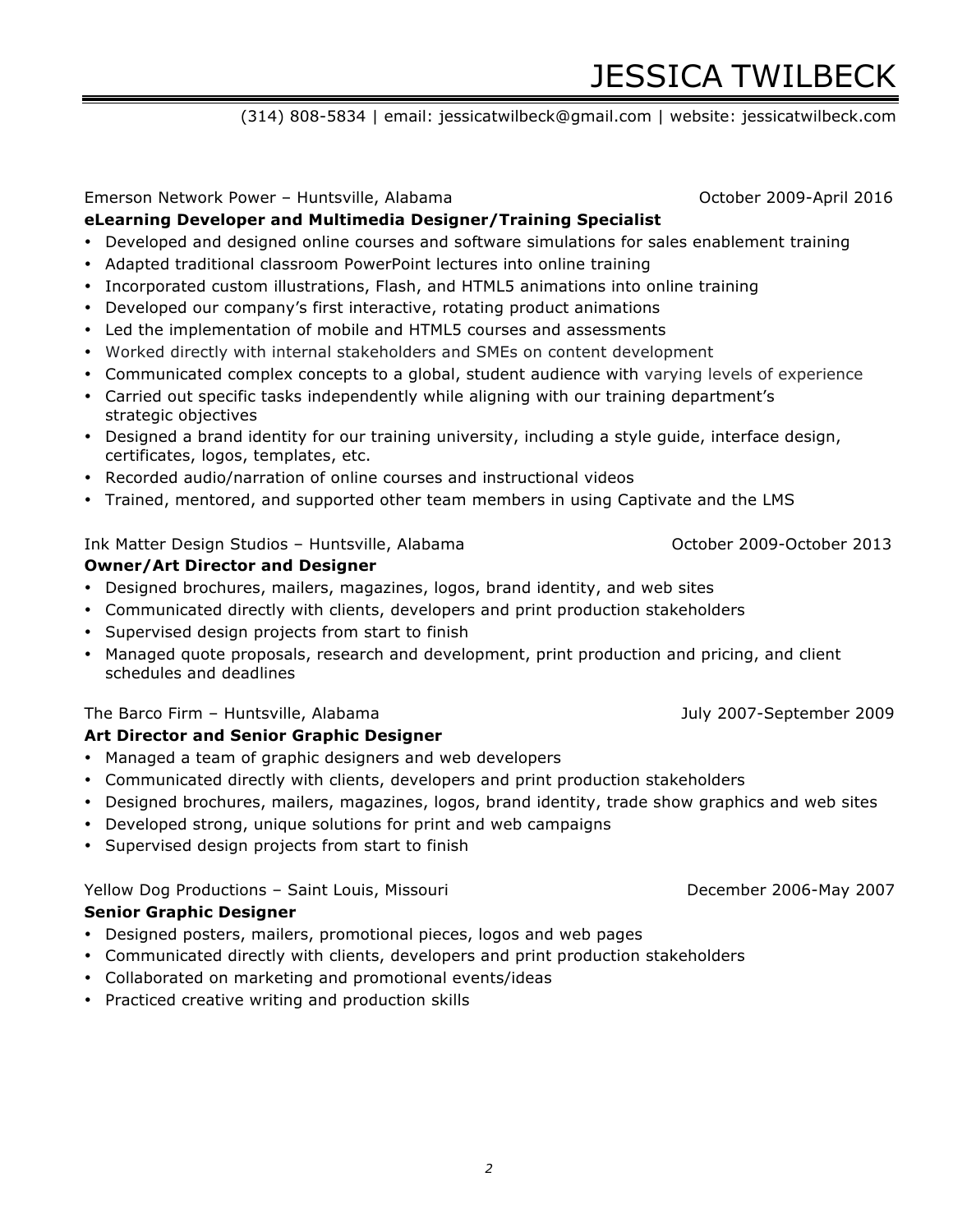# JESSICA TWILBECK

## (314) 808-5834 | email: jessicatwilbeck@gmail.com | website: jessicatwilbeck.com

## **COMPUTER/SOFTWARE SKILLS**

Articulate 360 Suite: Storyline, Rise, Review Adobe Design Products: Photoshop, Illustrator, InDesign, Flash Acrobat Pro Adobe Captivate Tumult Hype Pro – HTML5 animation software Microsoft Office Sum Total's Geo Learning – Learning Management System Jive CMS platform **SharePoint** WebEx Quark Xpress

## **AWARDS AND ACHIEVEMENTS**

Emerson Network Power's Consider It Solved award – 2012 Emerson Network Power's ACE award – November 2010 and December 2010 2008 GD USA Magazine's award winner in web design

## **PROFESSIONAL DEVELOPMENT**

Instructional Design Certification Training June 2015 Participant Training Magazine

Leading at Emerson Training and Training and Training at Emerson Training and Training at Emerson Training and Training and Training and Training and Training and Training and Training and Training and Training and Trainin Participant Nominated by Training Director